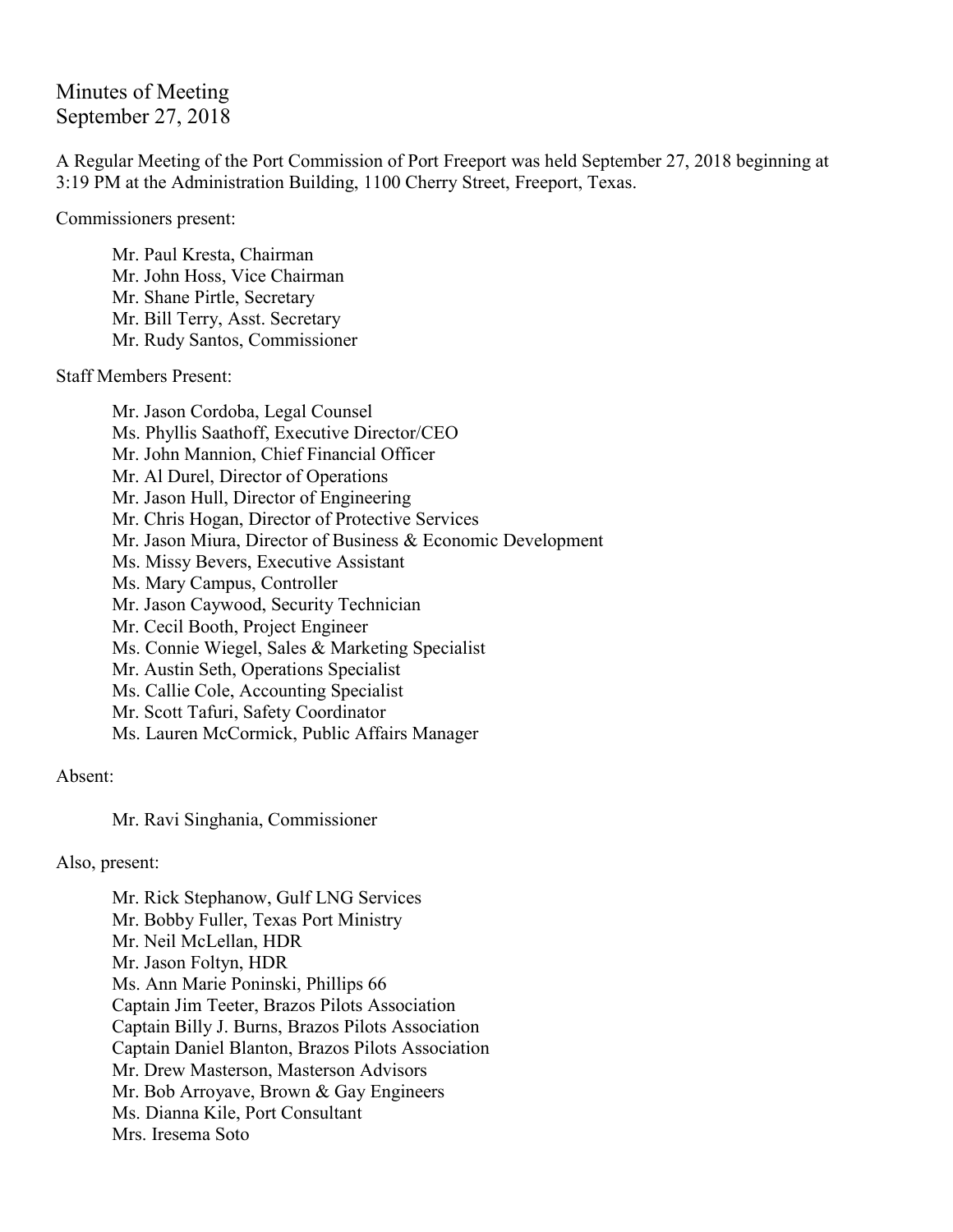- 1. CONVENE OPEN SESSION in accordance with Texas Government Code Section 551.001, et. seq., to review and consider the following:
- 2. Invocation Mr. Bobby Fuller, Texas Port Ministry
- 3. Pledge of Allegiance U.S. Flag  $&$  Texas Flag
- 4. Roll Call Commissioner Kresta noted that Commissioner Singhania was absent. All other Commissioners were present.
- 5. Safety Briefing Mr. Chris Hogan, Director of Protective Services
- 6. Approval of minutes from the Regular Meeting held September 10, 2018 and the Special Meeting held September 10, 2018.

A motion was made by Commissioner Pirtle to approve the minutes as presented. The motion was seconded by Commissioner Hoss with all Commissioners present voting in favor of the motion.

- 7. Reports from Executive Staff:
	- A. Receive report from Executive Director/CEO on activities and matters related to administrative affairs. Port tenant updates, USCOE, rail issues, AAPA Committees, leases, contracts, upcoming Port and civic events and other related administrative affairs.

Ms. Saathoff reported there has been a lot of activity in Washington, DC with the Appropriations bill and Water Resources Development Act. The Port received approval for the 408 Permit for the extension of our berths. On the agenda today, the Board will consider an amendment to the Memorandum of Understanding with the Corps that will allow the Port to complete portions of the federal project under contracts with the berth extension contract. Ms. Saathoff attended a presentation by the state of Gujarat held at the India Consulate in Houston earlier in the morning. Additionally, she attended the National Waterways Conference in New Orleans with Mr. Hull and Commissioners Pirtle and Terry. The Gulf Coast Industry Forum was held September 19-20. Ms. Saathoff and Commissioner Singhania attended. Ms. Saathoff also made a presentation to the Brazoria County Cities Association September 19. Ms. McCormick reported the next CAP Meeting will be held November 15 at the Clute Event Center. Port Freeport Golf Tournament will be held October 22. All teams are full for the tournament and sponsorships have exceeded this year's goal. Port Freeport will participate in Freeport's National Night Out October 2 and will also participate at the Texas A&M Galveston Career Fair October 10. Ms. McCormick also announced the Freeport Harbor Channel Improvement Project website [\(www.portfreeportbondelection.com\)](http://www.portfreeportbondelection.com/) received a 2018 Gold Award in the Microsite category of the dotCOMM Awards.

B. Receive report from Chief Financial Officer on monthly activity and matters related to financial results, investments, insurance, leases, real property matters and other related administrative affairs.

Mr. Mannion updated the Board on the bonds which closed today and is funded. After paying issuance expenses and associated fees, the Port will have a \$33 million project fund. Drew Masterson with Masterson Advisors highlighted the marketing efforts put forth to make bonds available to local retail investors.

Additionally, Mr. Mannion gave a brief presentation on financial results as of August 31, 2018.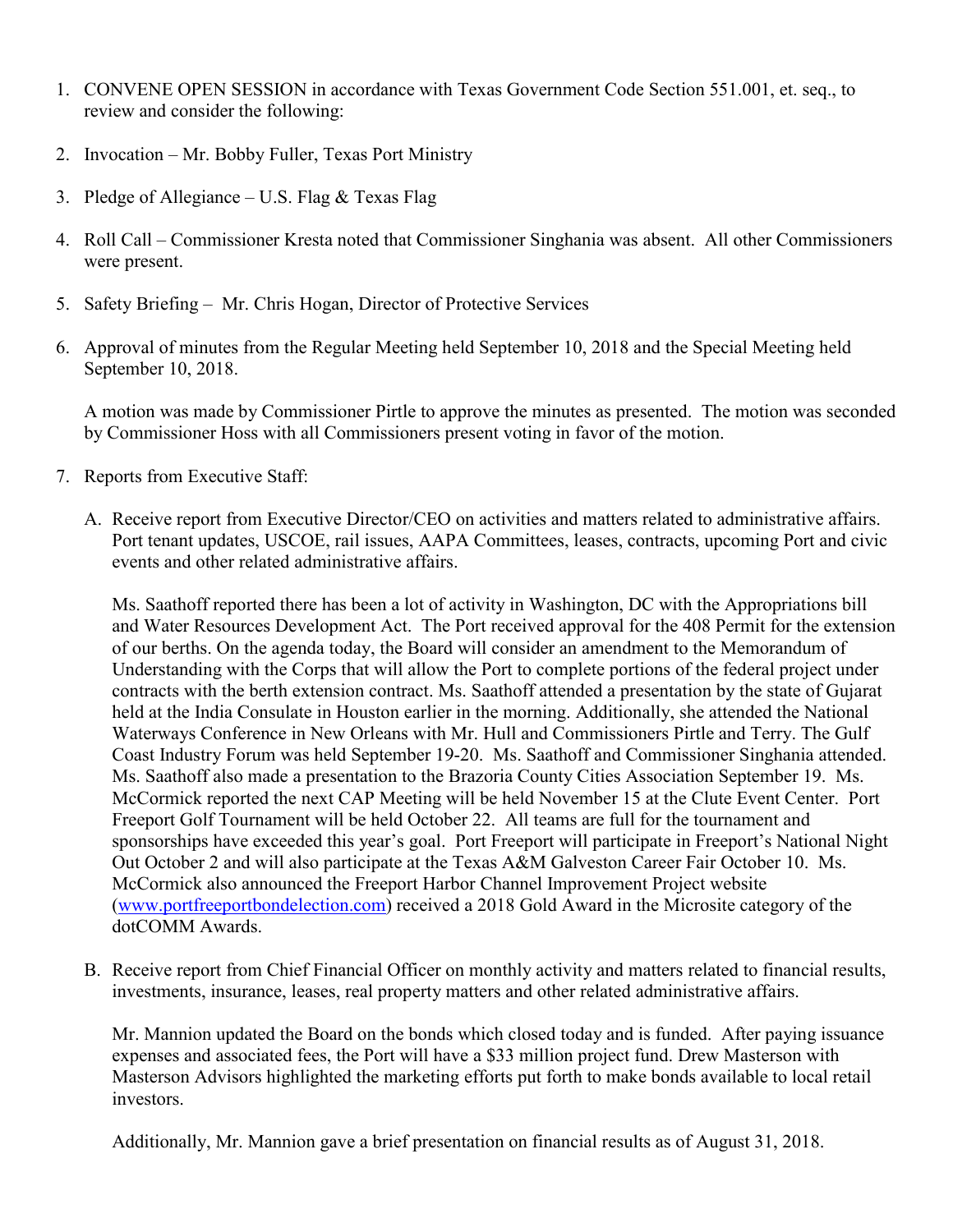C. Receive report from Director of Engineering on activities and matters related to Freeport Harbor Federal Channel, capital projects, Hydrographic Report and other related facility engineering matters.

In addition to his report, Mr. Hull stated the projected completion date of the rail project is now May 1, 2019. Bids were opened earlier in the day for the East End Demolition. Five bids were received and Sitek Omni was the low bidder. The award of contract will be on the agenda at the next meeting. Mr. Hull also shared pictures of the railcar derailment from September 21. The derailment took place at the point of a switch. Repair was made to build back the point of the switch.

D. Receive report from Director of Operations on activities and matters related to operations, vessel activity, tonnage and other related port operation matters.

Mr. Durel reported the month of August was good for Operations as they saw a little of everything. Riviana had over 8,000 tons of bagged rice and Vulcan Materials handled three vessels. Hoegh handled seven vessels with Sallaum handling one, for a total of eight Ro/Ro vessel calls. Gulf Stream had a project cargo vessel and Tenaris moved 49,000 tons of bars and pipe. Mr. Durel stated that last year's average number of lay days a vessel is at one of the inner harbor docks was 39 days and last months was 55 days. A quick glimpse into September shows it will be a good month.

E. Receive report from Director of Protective Services on matters related to safety meetings/injury report, security meetings, EMS update and other related safety, security and environmental matters.

A fire protection assessment is set for the end of October, lasting 4-6 weeks. The Port should receive the report early to mid-December. They will evaluate the fire suppression systems and protection systems along with the Port's future growth to see if we are sized properly. Staff is reviewing the fire panel communication systems, which is how the fire panels talk to each other throughout the Port. Protective Services, Operations and Engineering met and came up with three philosophies that include: 1) cellular communication, 2) localized network software solution, and 3) a combined hybrid of the first two. Bay Area is compiling a quote for staff to review and determine the best choice and financial impact. Mr. Hogan reported on safety incidents for the month of August. He also shared pictures of the new arms installed at Gate 4 with a red LED light strip. As the arm rises, the lights will flash. The arm is also a break-away arm so if someone hits it, it will break away instead of breaking the arm itself.

F. Receive report from Director of Business & Economic Development on activities and matters related to industry meetings, sales reports, advertising, web activity, Foreign-Trade Zone and other ocean transportation related matters.

Mr. Miura stated the Breakbulk Conference will be held October 2-4 in Houston with over 4,000 people from the shipping community attending. Port Freeport will be an exhibitor at the conference.

- 8. Receive report from Commissioners on matters related to:
	- A. September 10 Operations/Safety/Security Advisory Committee Commissioner Pirtle reported the committee discussed the security boat as well as capital projects.
	- B. September 27 Strategic Planning Advisory Committee Commissioner Terry reported the committee discussed a plan of purchase for gantry cranes.
	- C. Meetings and conferences attended, Port presentations and other related Port Commission matters.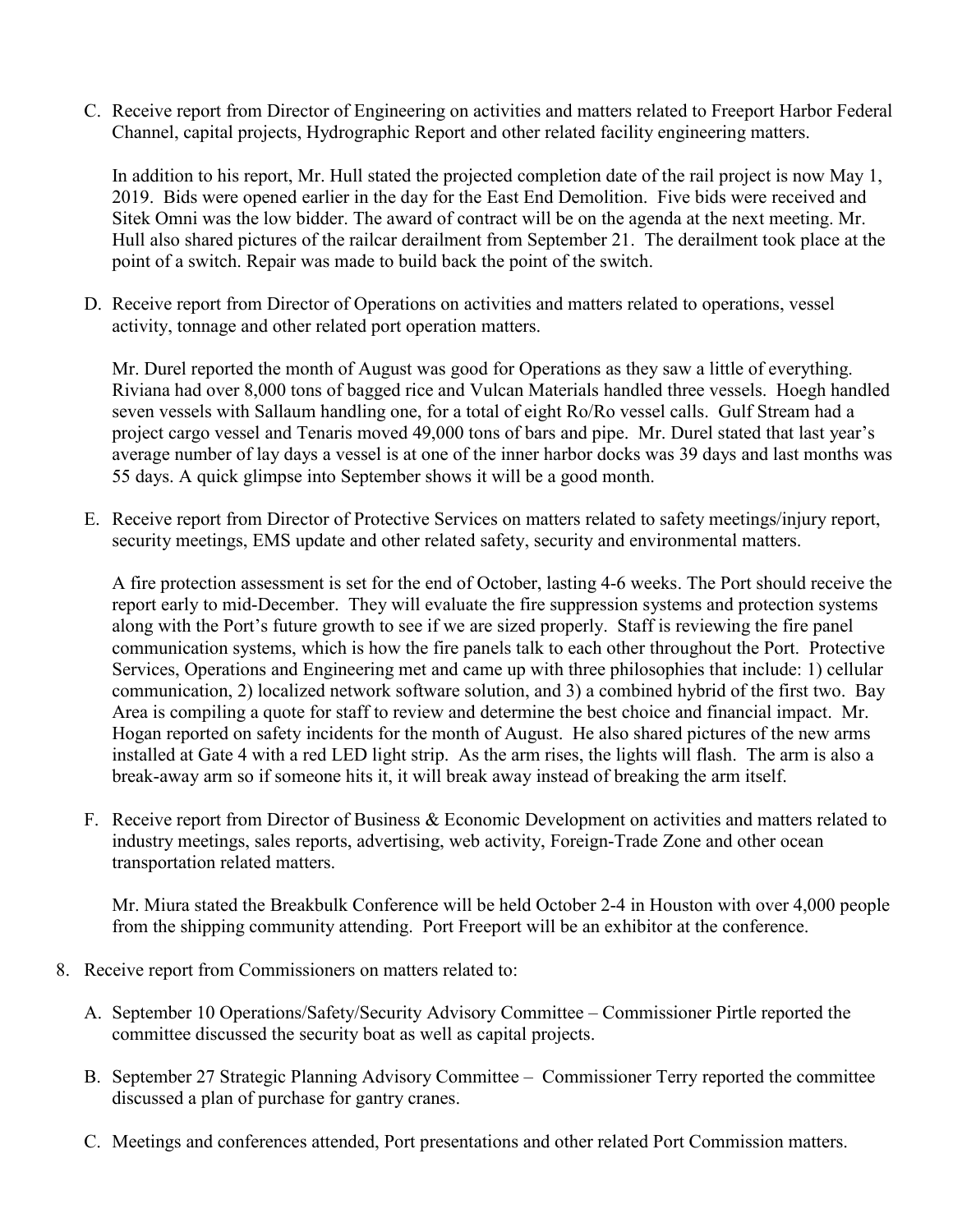Commissioner Terry reported attending the National Waterways Conference in New Orleans.

Commissioner Pirtle reported attending several conferences and meetings including the National Waterways Conference in New Orleans, Galveston Transportation Summit, Pilot Working Group, Brazoria County Emergency Management, BACH Luncheon, Brazoria County Cities Association, ACIT Golf Tournament, Friends of the River, Angleton Chamber Golf Tournament and the Brazosport College 50<sup>th</sup> Anniversary Luncheon.

9. Receive update from staff regarding Brazoria-Fort Bend Rail District meeting and the Brazoria-Fort Bend Nexus Project Group.

Mr. Miura stated the Rail District met September 21. Mr. Miura announced Brian Devine was appointed by the Port Commission to serve on the Board of Directors. A public hearing was held regarding the FY 2019 Budget, which was subsequently approved. The Board also discussed the transitioning of bookkeeping services from Port Freeport to an independent third party. HDR Engineering gave a report on their work for the feasibility process. HDR requested a meeting October 9 with the Port to discuss the master plan and strategic vision as well as throughput forecasted volumes of cargoes moving to/from the Port. The next Rail District meeting will be held October 20 in Richmond.

Ms. Saathoff stated the Nexus Group has not met.

- 10. Public Comment There were no public comments.
- 11. Receive presentation by General Land Office (GLO) regarding the Sabine to Galveston Project and appropriated supplemental funding.

This item was tabled. Commissioner Kresta stated Mr. Bennett had to leave to return to the GLO office and will not be making a presentation. He will return at a later date.

12. Approval of financial reports presented for the period ending August 31, 2018.

A motion was made by Commissioner Hoss to approve the reports as presented by staff. The motion was seconded by Commissioner Pirtle with all Commissioners present voting in favor of the motion.

13. Presentation of the Government Finance Officers Association Award of Reporting Achievement for the FY 2017 Comprehensive Annual Financial Report.

Ms. Saathoff stated the Port has received the GFOA Award for the for the 29<sup>th</sup> year for reporting in the annual financial report. She thanked the finance team for their work in putting this report together and continuing the Port's tradition of transparency and providing the community and others with the information they need about the Port.

14. Approval of contribution to the American Association of Port Authorities (AAPA) Port Employees Emergency Relief Fund.

Mr. Mannion stated the Port Employee Emergency Relief Foundation was founded by AAPA after Hurricane Katrina in 2005. It provides assistance to member port employees following natural disasters and is a charitable foundation run as a  $501(c)(3)$ . The benefit or aid is up to \$1,000 which comes at a very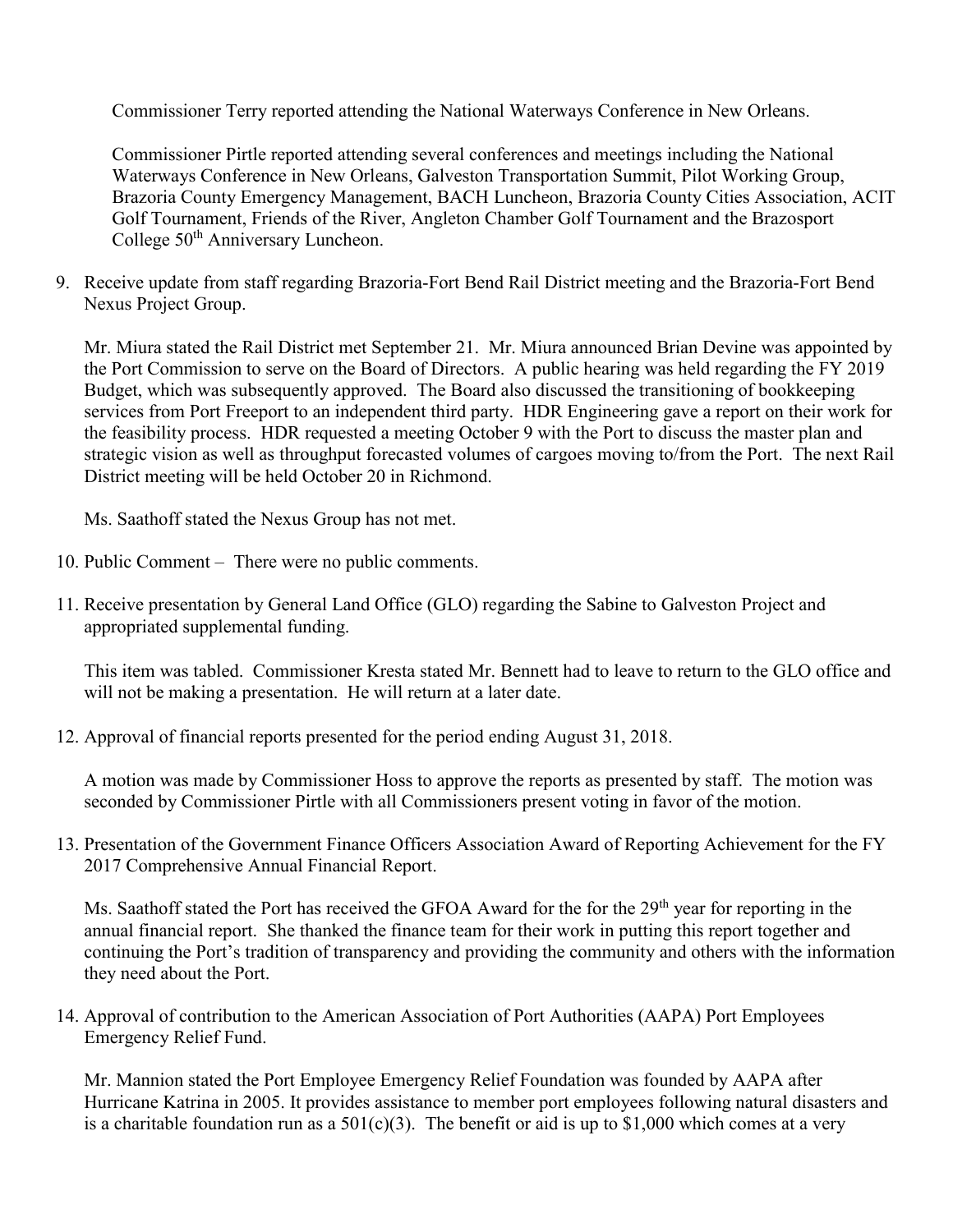critical time in need. Post-Harvey, \$25,000 was given to Gulf Coast port employees including some at Port Freeport. Staff asks Port Commission to consider a \$2,000 contribution to the emergency relief fund.

A motion was made by Commissioner Pirtle to approve the contribution. The motion was seconded by Commissioner Santos with all Commissioners present voting in favor of the motion.

15. Approval of Engagement Letter with Blank Rome for legal services.

Mr. Cordoba stated the Port has previously engaged Blank Rome on various issues. To ensure the Port can utilized Blank Rome for various legal issues moving forward, Mr. Cordoba requests the Commission approve this engagement letter for services.

A motion was made by Commissioner Hoss to approve the services. The motion was seconded by Commissioner Terry with all Commissioners present voting in favor of the motion.

16. Adoption of the FY 2018/2019 Budget for Port Freeport.

Ms. Campus stated the revised budget before the Commission incorporates \$26.8 million in operating revenues and \$18.6 million in operating expenses. It produces an operating profit of \$8.1 million for an operating margin of 30%. A decrease in change in net assets of \$30.7 million is anticipated, due to net capital contributions. Planned capital expenditures amount to \$94.2 million which will be funded through a combination of cash flows, holdings in investment reserve, debt issuance and grant funds. Debt service on existing debt is \$9.5 million. Included in this budget is an anticipated \$48 million general obligation bond issuance for the Freeport Harbor Channel Improvement Project. \$547,000 is anticipated from reserves and the balance of the unrestricted funds will be \$28 million by the year end. Lease revenues are at 45%, harbor revenues 38%, taxes 16%. Total operating revenues are \$26.8 million with harbor operating revenues increase over 2018 forecasted by \$913,000 or 8%. Of that increase, 15% is existing business and 85% is new opportunities. Tonnage is over 2 million with 327 ship calls. Lease revenues are at \$14.4 million, a forecasted increase of \$420,000 or 3% due to contractual CPI increases. Mr. Mannion briefly summarized ad valorem taxes stating there are no changes from the previous workshop. At the last meeting, the Port Commission adopted a resolution to keep the tax rate at .0401/\$100 of assessed value, which will generate tax revenue of \$5.3 million for this budget.

Ms. Campus stated that salaries, wages and benefits, professional services, maintenance and repair are included in operating expenses. Salaries, wages and benefits increased from the 2018 forecasted by \$677,000 or 16%. The total budget is \$4.8 million. The budget includes a 4% estimated salary and wage increase which is 2.5% cost of living and 1.5% merit. \$20,000 is available for any necessary market adjustments. A 12% increase is anticipated for health insurance premiums and 10% in dental and vision premiums, renewing January 1. The percentage of group health to total wages and benefits is 15%. Professional services were updated and is now \$2.8 million. The fire protection evaluation was added. This category also includes security fees, surveying, environmental consulting, economic impact study updates, federal and state government liaisons, future study planning and grant related assistance. Training, travel and promotional is budgeted at \$641,600, which is an increase of 24% over 2018 forecasted. This includes commercial events, sales travel, government relations, CAP meetings and technical training. A budget increase of \$720 (+5.6%) is for auto allowances for Commissioners, an annual budget of \$13,620. Supplies are the same from last meeting of \$162,200 which is a slight decrease from previous year. Utilities is an increase over 2018 by 9%. Business insurance is slightly over a \$1 million which is an increase of 3% over the forecasted. Other services and charges was increased by \$4,000 which includes the fire protection system monitoring. Maintenance and repair is slightly over \$1 million. Significant projects include biannual underwater berth inspections, cost-shared repairs with Dole, administration building deck roof repair, terminal operations equipment, security equipment, road repairs and mowing. Depreciation expense is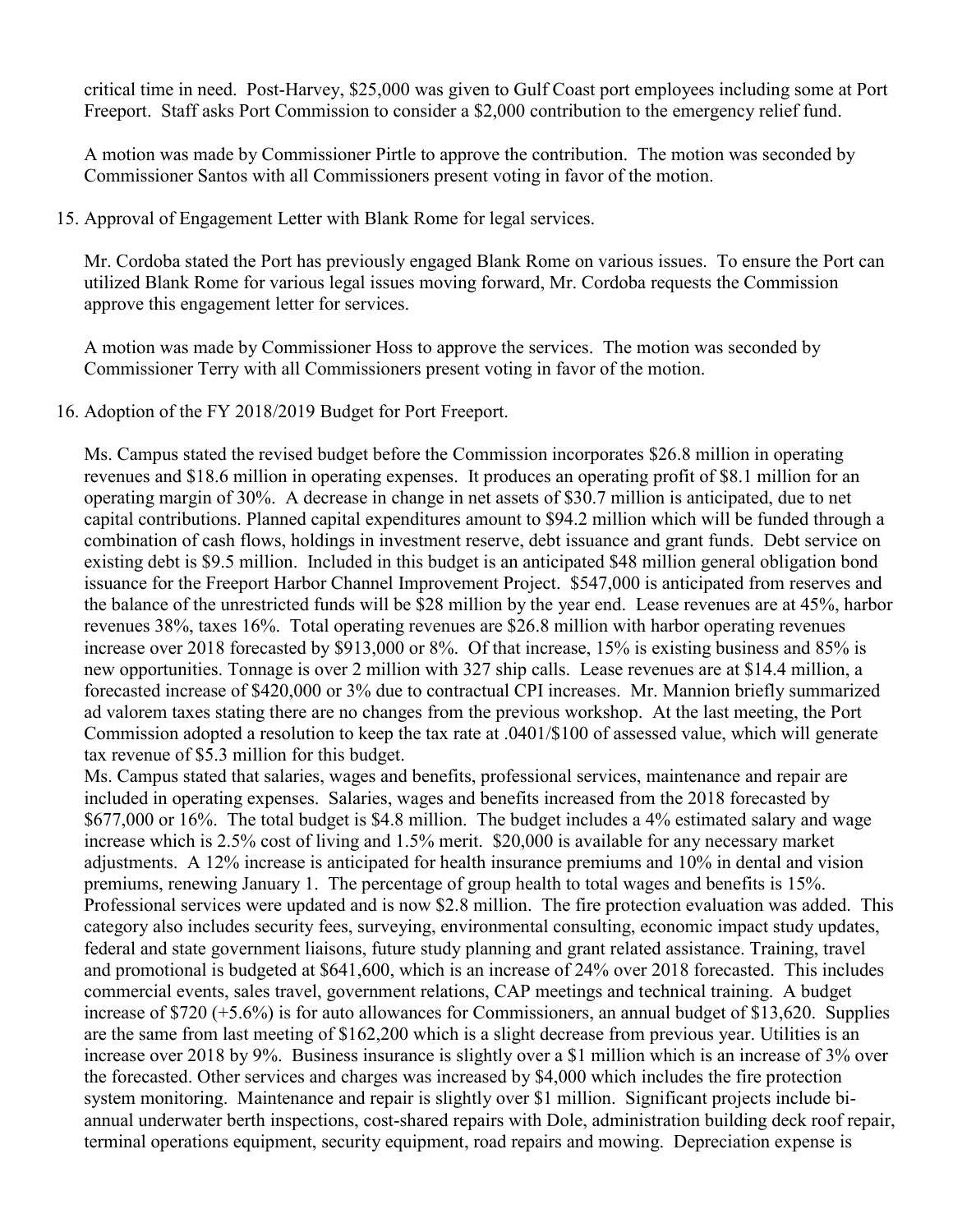expected to be \$7.2 million, a 5% increase over 2018 forecast. This includes the addition of the rail project when it comes on-line in May. Capital projects was updated significantly in relation to the Corps and contributed to others. The \$40 million is rearranging the Corps schedule to the new MOU, which will be discussed later. Staff anticipates cash flow funding or reserve funding of 22%. Also anticipated is uses from capital reserve of 15% and revenue debt funding of 35%. Ms. Campus reminded the Commission with regard to the PED (Preliminary Engineering & Design), Reach 3 dredging and engineering design of Reach 2 has been shifted in the budget to accelerate the funding ahead.

A motion was made by Commissioner Hoss to approve the budget as presented with a caveat that a resolution be presented at a future Commission meeting, after the County Tax Office provides revised values, setting aside Port operating revenues equivalent to the M&O tax levy and designating use for the Freeport Harbor Channel Improvement project. The motion was seconded by Commissioner Santos with all Commissioners present voting in favor of the motion.

17. Discussion regarding date for October Board Meeting.

Ms. Saathoff stated that she and the Chairman will be out of the country for the first meeting in October and proposed moving the meeting to October 18 and plan to hold only one meeting in the month. If a second meeting is needed, it would be held October 25. Ms. Saathoff also mentioned the Pilot Board will need to meet on the same day to approve an appointment. After some discussion the Commission agreed to move the meeting to October 18 with the Pilot Board meeting starting at noon and the Port Commission meeting to follow.

- 18. EXECUTIVE SESSION in accordance with Subchapter D of the Open Meetings Act, Texas Government Code Section 551.001, et. seq., to review and consider the following:
	- A. Under authority of Section 551.071 (Consultation with Attorney) for discussion regarding:
		- 1. Consultation with attorney regarding legal matters arising out of Purchase Contract for property located at 711 Navigation Boulevard.
		- 2. Consultation with attorney and discussion regarding Special District Local Laws Code Title 5 Transportation, Subtitle A Navigation District and Port Authorities, Chapter 5002 Subchapter A.
		- 3. Consultation with attorney to discuss potential litigation.
		- 4. Consultation with attorney to discuss potential litigation.
	- B. Under authority of Section 551.072 (Deliberation of Real Property Matters) for discussion regarding:
		- 1. Discussion regarding the exchange, lease or value of real property located at 317, 319, 327 and  $327 \frac{1}{2}$  E.  $8^{th}$  Street.
		- 2. The potential exchange, lease, or value of real property located at Port Freeport, including but not limited to Parcels 7, 8, 10, 26 and 37.
		- 3. The potential purchase, exchange, lease or value of real property located at Port Freeport, including but not limited to the real property located at and contiguous to Berths 1, 2, 5 and 7.
		- 4. Discussion regarding the potential exchange, lease or value of real property located in Freeport, Texas, including but not limited to the area known as the East End of Freeport and bordered by the following streets: FM 1495; East 2<sup>nd</sup> Street; Terminal Street and East 8<sup>th</sup> Street in Freeport, Texas.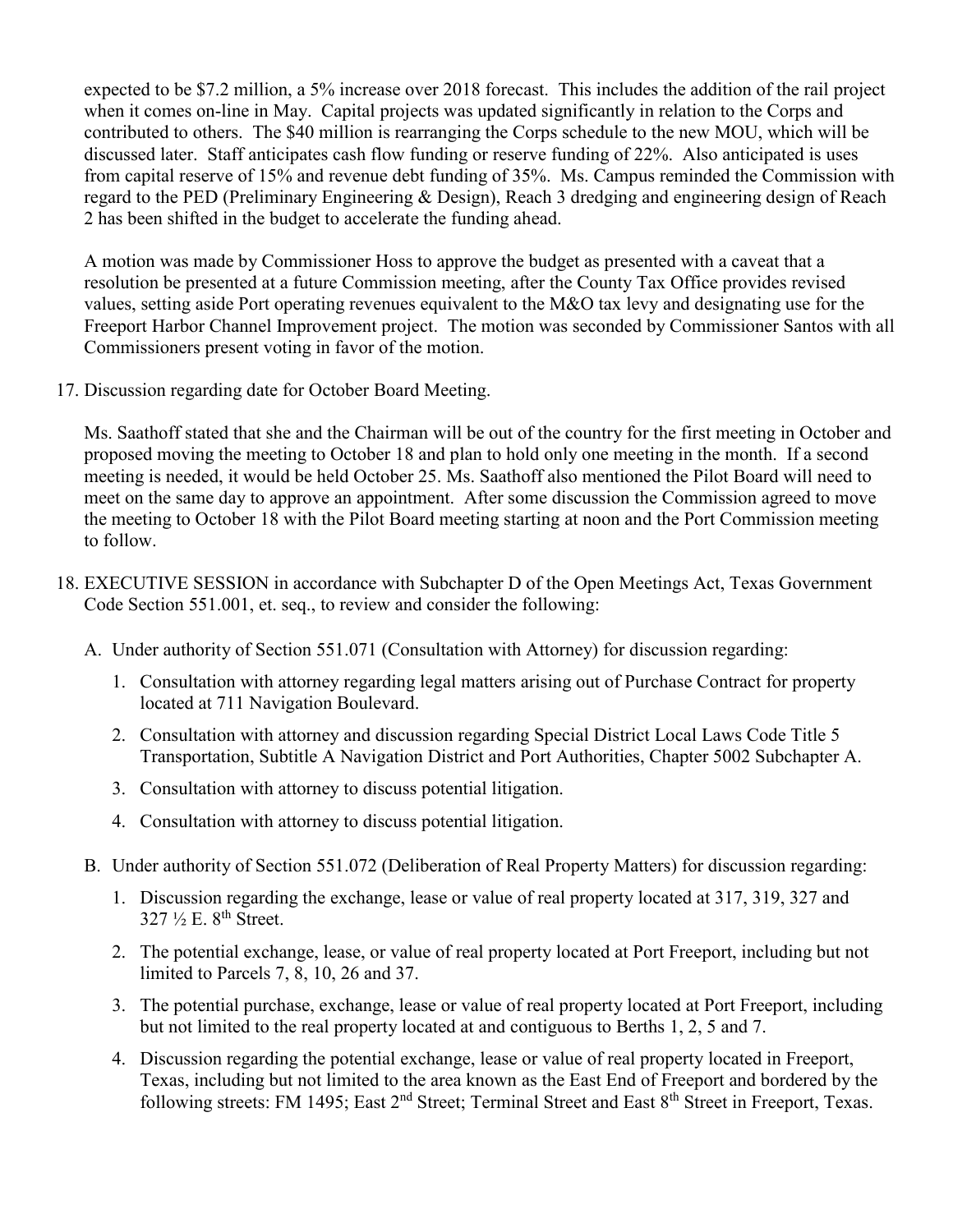- 5. The potential exchange, lease, or value of real property located at Port Freeport, including but not limited to Parcels 4, 5, 6, 9, 14, 19, 27, 31, 34, 35 and 38.
- C. Under authority of Section 551.076 (Deliberation of Security Matters) for discussion regarding:
	- 1. Discussion regarding issues related to the deployment, or specific occasions for implementation of security personnel or devices or security audit and services.
- D. Under authority of Section 551.074 (Deliberation of Personnel Matters) for discussion regarding:
	- 2. Deliberation regarding the appointment, employment, evaluation, reassignment, duties of a public officer or employee, including but not limited to: Executive Port Director/CEO, Chief Financial Officer, Director of Operations, Operations Manager, Director of Engineering, Director of Protective Services, Director of Economic Development and Director of Business & Economic Development.
- 19. RECONVENE OPEN SESSION to review and consider the following:
- 20. Approval of a Purchase Contract for property located at 711 Navigation Boulevard.

Mr. Mannion stated the contract is for the purchase of 711 Navigation in the amount of \$160,000 with a related concurrent transaction where the owner of the house would buy a newly constructed home in the area. This will provide the same economics as previous swap transactions.

A motion was made by Commissioner Pirtle to approve the contract. The motion was seconded by Commissioner Hoss with all Commissioners present voting in favor of the motion.

21. Approval of a Purchase Contract for property located at 317, 319, 327 and 327  $\frac{1}{2}$  E. 8<sup>th</sup> Street.

Mr. Mannion stated these properties are all owned by the same person and a contract offer has been made that is in line with other offers made for property on the East End. Staff recommends approval of the purchase contract in the amount of \$130,000.

A motion was made by Commissioner Santos to approve the contract. The motion was seconded by Commissioner Pirtle with all Commissioners present voting in favor of the motion.

22. Discuss and consider the purchase of electronic and equipment upgrade for new security boat.

A motion was made by Commissioner Pirtle to approve the purchase of equipment as recommended by staff. The motion was seconded by Commissioner Hoss with all Commissioners present voting in favor of the motion.

23. Discuss and consider approving potential Marine Terminal Agreement for real property located at Port Freeport.

Mr. Miura stated that staff recommends approval of the Marine Terminal Agreement as presented with the changes to the termination option and allowing Ms. Saathoff to execute agreement on behalf of the Port Commission.